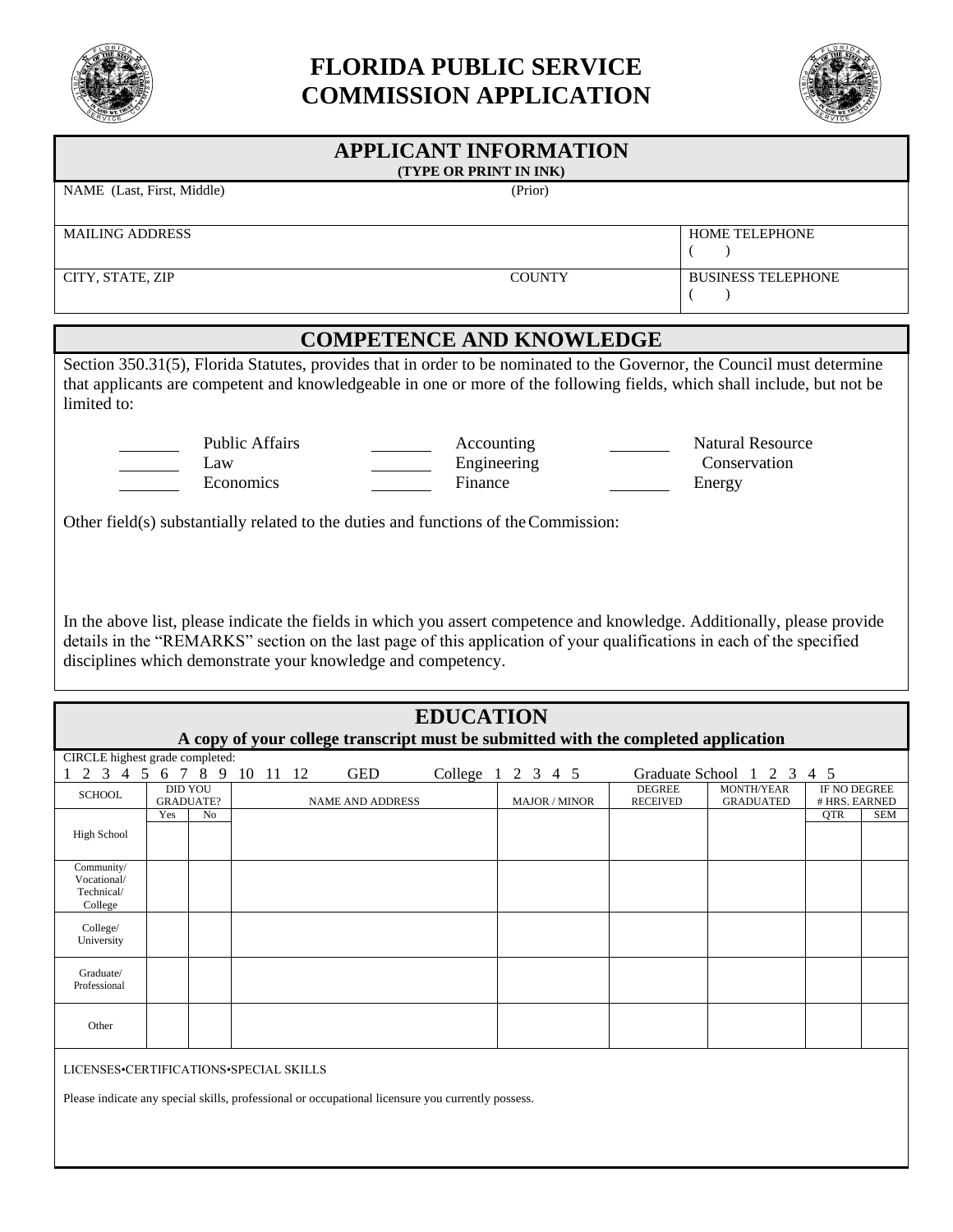### **EMPLOYMENT ELIGIBILITY**

Are you legally entitled to work in the United States? \_\_\_\_\_\_Yes \_\_\_\_\_\_No

SPECIAL NOTE: If you are not a U.S. citizen, you must attach a copy of an I-151 or similar documentation to confirm your eligibility for appointment to the Florida Public Service Commission.

Section 110.1128, Florida Statutes, requires male applicants between the ages of eighteen and twenty-six to provide proof of registration with the United States Selective Service as required by the Military Selective Service Act. If you are in this age group, please provide your date of birth and your Selective Service number.

Date of Birth: Registration Number:

# **EMPLOYMENT** Name of Present or Last Employer: Employment Dates: TO Business Address: Supervisor: Supervisor: Name: Title: Telephone: ( ) Ext.: Hours Per Week: ( ) Part Time ( ) Full Time ( ) Volunteer Position Title: Ending Salary \$ Primary Duties: Reason for leaving or seeking other employment:

*A resume detailing your employment history should be attached as an addendum to this application.*

### **LEGAL HISTORY**

Have you pleaded nolo contendere to, or been convicted of, a first degree misdemeanor or a felony in any court, domestic or foreign? Yes No

A conviction includes a plea of guilty, guilty verdict, or finding of guilt, regardless of whether the sentence is imposed by the Court or adjudication is withheld. If "Yes", please explain:

A "yes" answer to these questions will not necessarily preclude you from nomination or appointment. Each case will be judged on its own merit, with respect to time, circumstances, and seriousness.

Have you ever been found guilty in any civil proceeding with conduct involving moral turpitude, dishonesty and/orunethical conduct? Yes No If "Yes", give particulars.

Have you ever been disciplined to include action taken against your certificate or license or cited for a breach of ethics or unprofessional conduct by any court, administrative agency or professional group? Yes No If "Yes", give particulars.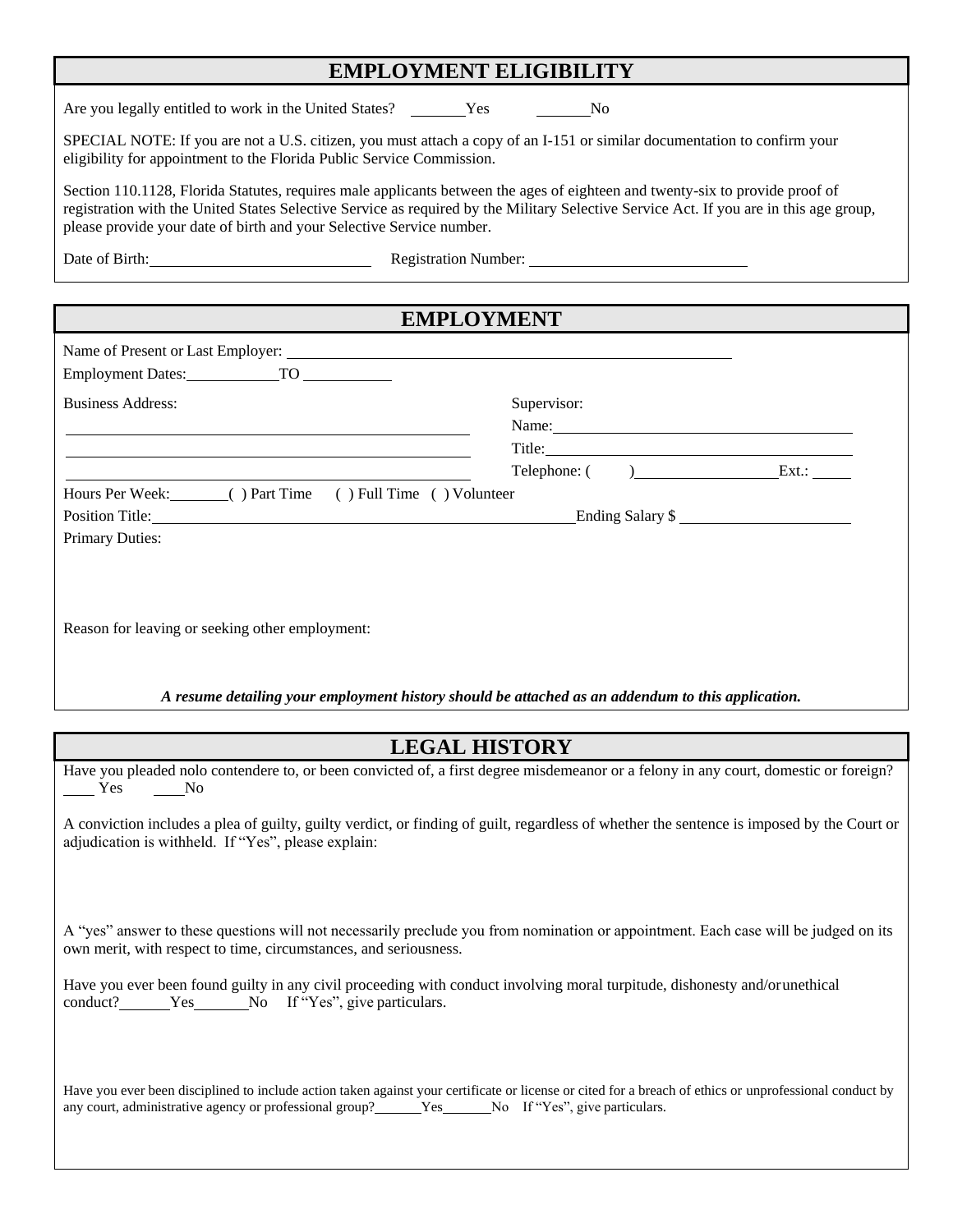### **GENERAL INFORMATION**

| Have you ever held public office, including judicial office, or have you ever been a candidate for such office? Ves<br>If "Yes", give the details, including the offices involved, whether elected or appointed, and the dates of your service.                                                                         | No |
|-------------------------------------------------------------------------------------------------------------------------------------------------------------------------------------------------------------------------------------------------------------------------------------------------------------------------|----|
| If you are presently an officer or director of any business organization, please give details, including the name of the business, the<br>nature of the business, the business address and your title.                                                                                                                  |    |
| If you are appointed to the Florida Public Service Commission, do you intend to resign from your position of employment or from<br>State your reasons for planning to resign or for planning to continue.                                                                                                               |    |
| Have any of your present or previous businesses or employers been directly regulated by the Florida Public Service Commission, or<br>by any other state's public utilities commission? Ves No<br>If "Yes", state the name of the business, the position you held, and the dates of your association with such business. |    |
| Have you ever represented yourself or a client before the Florida Public Service Commission, or before any other state's public<br>If "Yes", give particulars.                                                                                                                                                          |    |
|                                                                                                                                                                                                                                                                                                                         |    |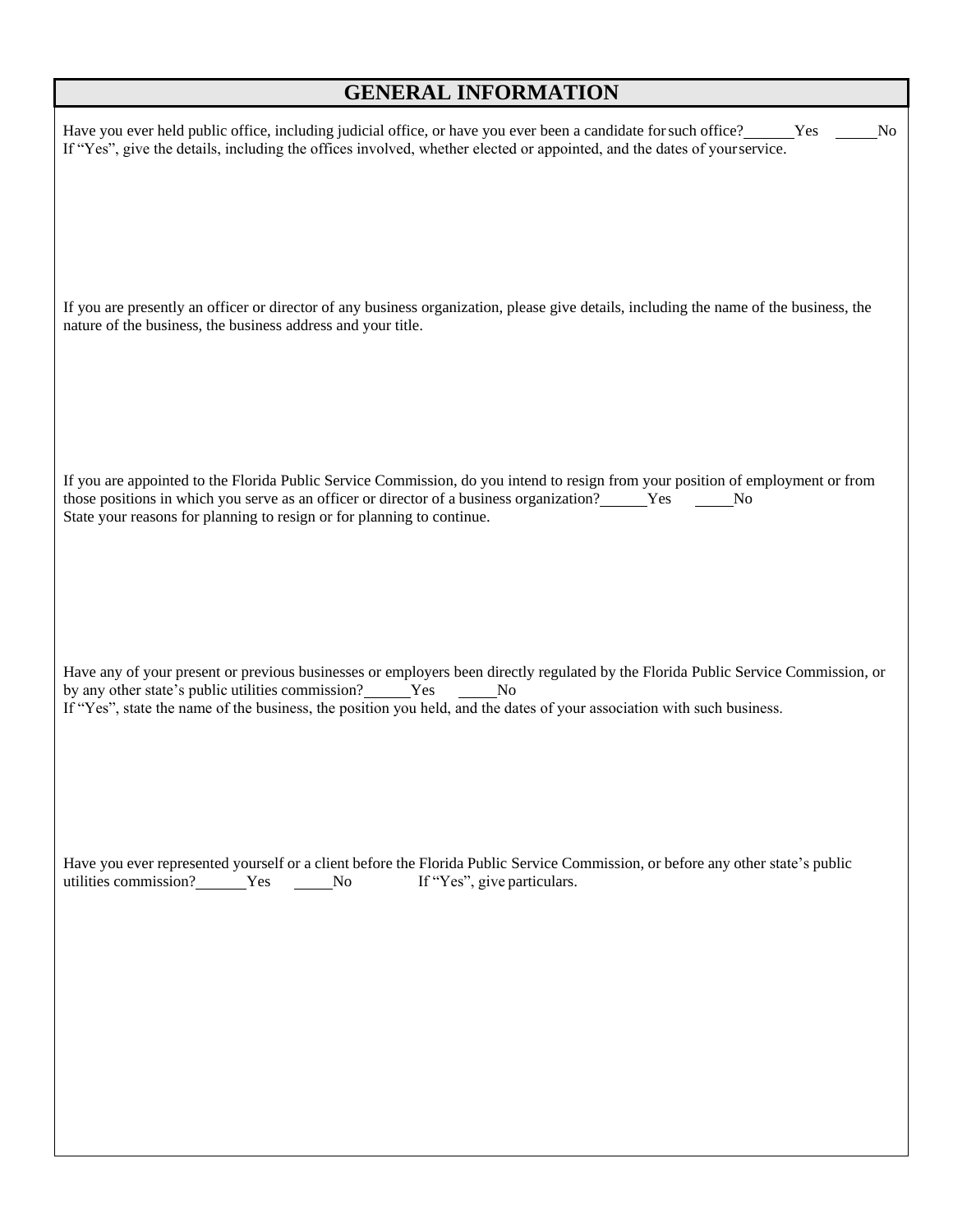### **FINANCIAL DISCLOSURE**

#### **PART A – NET WORTH**

| PARI A – NEI WORIH                                                                                                                                                                                                                                                                                                                                                                                                                 |                            |  |  |  |  |  |  |
|------------------------------------------------------------------------------------------------------------------------------------------------------------------------------------------------------------------------------------------------------------------------------------------------------------------------------------------------------------------------------------------------------------------------------------|----------------------------|--|--|--|--|--|--|
| Please enter the value of your net worth as of December 31, 2021, or a more current date. [Note: Net worth is not calculated by<br>subtracting your reported liabilities from your reported assets, so please see the instructions.]                                                                                                                                                                                               |                            |  |  |  |  |  |  |
|                                                                                                                                                                                                                                                                                                                                                                                                                                    |                            |  |  |  |  |  |  |
|                                                                                                                                                                                                                                                                                                                                                                                                                                    |                            |  |  |  |  |  |  |
|                                                                                                                                                                                                                                                                                                                                                                                                                                    |                            |  |  |  |  |  |  |
| <b>PART B-ASSETS</b>                                                                                                                                                                                                                                                                                                                                                                                                               |                            |  |  |  |  |  |  |
| <b>HOUSEHOLD GOODS AND PERSONAL EFFECTS:</b><br>Household goods and personal effects may be reported in a lump sum if their aggregate value exceeds \$1,000. This category<br>includes any of the following, if not held for investment purposes: jewelry; collections of stamps, guns, and numismatic items; art<br>objects; household equipment and furnishings; clothing; other household items; and vehicles for personal use. |                            |  |  |  |  |  |  |
| The aggregate value of my household goods and personal effects (described above) is \$                                                                                                                                                                                                                                                                                                                                             |                            |  |  |  |  |  |  |
| <b>ASSETS INDIVIDUALLY VALUED AT OVER \$1,000:</b>                                                                                                                                                                                                                                                                                                                                                                                 |                            |  |  |  |  |  |  |
| <b>DESCRIPTION OF ASSET</b>                                                                                                                                                                                                                                                                                                                                                                                                        | <b>VALUE OF ASSET</b>      |  |  |  |  |  |  |
|                                                                                                                                                                                                                                                                                                                                                                                                                                    |                            |  |  |  |  |  |  |
|                                                                                                                                                                                                                                                                                                                                                                                                                                    |                            |  |  |  |  |  |  |
|                                                                                                                                                                                                                                                                                                                                                                                                                                    |                            |  |  |  |  |  |  |
|                                                                                                                                                                                                                                                                                                                                                                                                                                    |                            |  |  |  |  |  |  |
|                                                                                                                                                                                                                                                                                                                                                                                                                                    |                            |  |  |  |  |  |  |
| <b>PART C-LIABILITIES</b>                                                                                                                                                                                                                                                                                                                                                                                                          |                            |  |  |  |  |  |  |
| <b>LIABILITIES IN EXCESS OF \$1,000:</b>                                                                                                                                                                                                                                                                                                                                                                                           |                            |  |  |  |  |  |  |
| <b>NAME AND ADDRESS OF CREDITOR</b>                                                                                                                                                                                                                                                                                                                                                                                                | <b>AMOUNT OF LIABILITY</b> |  |  |  |  |  |  |
|                                                                                                                                                                                                                                                                                                                                                                                                                                    |                            |  |  |  |  |  |  |
|                                                                                                                                                                                                                                                                                                                                                                                                                                    |                            |  |  |  |  |  |  |
|                                                                                                                                                                                                                                                                                                                                                                                                                                    |                            |  |  |  |  |  |  |
|                                                                                                                                                                                                                                                                                                                                                                                                                                    |                            |  |  |  |  |  |  |
| <b>JOINT AND SEVERAL LIABILITIES NOT REPORTED ABOVE:</b><br><b>NAME AND ADDRESS OF CREDITOR</b>                                                                                                                                                                                                                                                                                                                                    | <b>AMOUNT OF LIABILITY</b> |  |  |  |  |  |  |
|                                                                                                                                                                                                                                                                                                                                                                                                                                    |                            |  |  |  |  |  |  |
|                                                                                                                                                                                                                                                                                                                                                                                                                                    |                            |  |  |  |  |  |  |
|                                                                                                                                                                                                                                                                                                                                                                                                                                    |                            |  |  |  |  |  |  |
|                                                                                                                                                                                                                                                                                                                                                                                                                                    |                            |  |  |  |  |  |  |
|                                                                                                                                                                                                                                                                                                                                                                                                                                    |                            |  |  |  |  |  |  |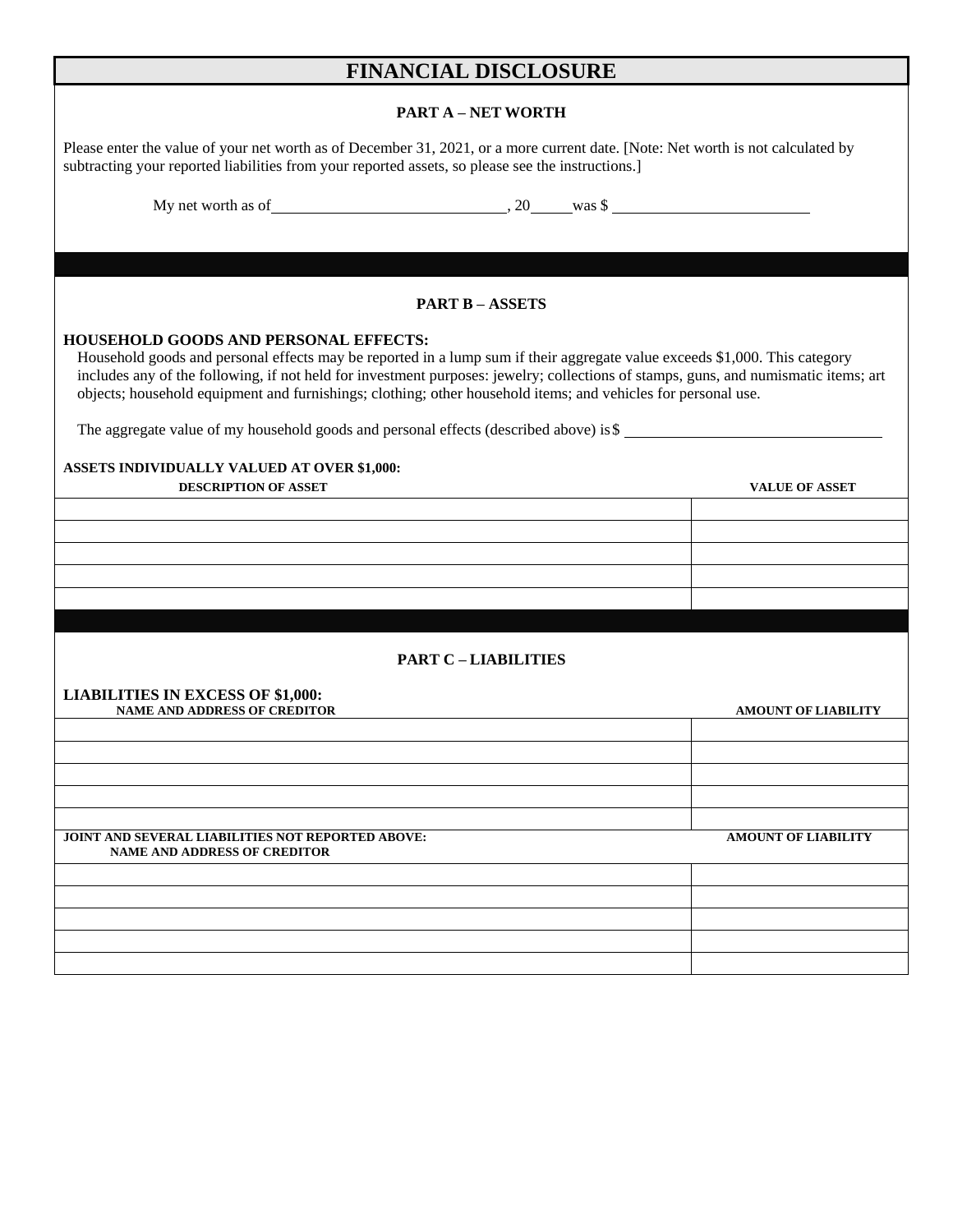| <b>PART D - INCOME</b>                                                                                                                                                                                                                                                                                                    |                                             |                           |                                                                             |  |                                                 |  |  |  |  |
|---------------------------------------------------------------------------------------------------------------------------------------------------------------------------------------------------------------------------------------------------------------------------------------------------------------------------|---------------------------------------------|---------------------------|-----------------------------------------------------------------------------|--|-------------------------------------------------|--|--|--|--|
| You may <b>EITHER</b> (1) file a complete copy of your 2021 federal income tax return, including all attachments, $OR$ (2) file a sworn<br>statement identifying each separate source and amount of income which exceeds \$1,000, including secondary sources of income, by<br>completing the remainder of Part D, below. |                                             |                           |                                                                             |  |                                                 |  |  |  |  |
| I elect to file a copy of my 2021 federal income tax return. [If you check this box and attach a copy of your 2021 tax<br>return, you need not complete the remainder of Part D.]                                                                                                                                         |                                             |                           |                                                                             |  |                                                 |  |  |  |  |
| PRIMARY SOURCES OF INCOME:                                                                                                                                                                                                                                                                                                |                                             |                           |                                                                             |  |                                                 |  |  |  |  |
| NAME OF SOURCE OF INCOME EXCEEDING \$1,000<br>ADDRESS OF SOURCE OF INCOME<br><b>AMOUNT</b>                                                                                                                                                                                                                                |                                             |                           |                                                                             |  |                                                 |  |  |  |  |
|                                                                                                                                                                                                                                                                                                                           |                                             |                           |                                                                             |  |                                                 |  |  |  |  |
|                                                                                                                                                                                                                                                                                                                           |                                             |                           |                                                                             |  |                                                 |  |  |  |  |
|                                                                                                                                                                                                                                                                                                                           |                                             |                           |                                                                             |  |                                                 |  |  |  |  |
|                                                                                                                                                                                                                                                                                                                           |                                             |                           |                                                                             |  |                                                 |  |  |  |  |
|                                                                                                                                                                                                                                                                                                                           |                                             |                           |                                                                             |  |                                                 |  |  |  |  |
| <b>SECONDARY SOURCES OF INCOME</b> [Major customers, clients, etc., of businesses owned by reporting person—see<br>instructions]:                                                                                                                                                                                         |                                             |                           |                                                                             |  |                                                 |  |  |  |  |
| <b>NAME OF</b><br><b>BUSINESS ENTITY</b>                                                                                                                                                                                                                                                                                  | NAME OF MAJOR SOURCES<br>OF BUSINESS INCOME |                           | ADDRESS OF SOURCE                                                           |  | PRINCIPAL BUSINESS<br><b>ACTIVITY OF SOURCE</b> |  |  |  |  |
|                                                                                                                                                                                                                                                                                                                           |                                             |                           |                                                                             |  |                                                 |  |  |  |  |
|                                                                                                                                                                                                                                                                                                                           |                                             |                           |                                                                             |  |                                                 |  |  |  |  |
|                                                                                                                                                                                                                                                                                                                           |                                             |                           |                                                                             |  |                                                 |  |  |  |  |
|                                                                                                                                                                                                                                                                                                                           |                                             |                           |                                                                             |  |                                                 |  |  |  |  |
|                                                                                                                                                                                                                                                                                                                           |                                             |                           |                                                                             |  |                                                 |  |  |  |  |
|                                                                                                                                                                                                                                                                                                                           |                                             |                           |                                                                             |  |                                                 |  |  |  |  |
|                                                                                                                                                                                                                                                                                                                           |                                             |                           | <b>PART E - INTERESTS IN SPECIFIED BUSINESSES</b>                           |  |                                                 |  |  |  |  |
|                                                                                                                                                                                                                                                                                                                           |                                             | <b>BUSINESS ENTITY #1</b> | <b>BUSINESS ENTITY #2</b>                                                   |  | <b>BUSINESS ENTITY #3</b>                       |  |  |  |  |
| NAME OF BUSINESS ENTITY                                                                                                                                                                                                                                                                                                   |                                             |                           |                                                                             |  |                                                 |  |  |  |  |
| ADDRESS OF BUSINESS ENTITY                                                                                                                                                                                                                                                                                                |                                             |                           |                                                                             |  |                                                 |  |  |  |  |
| PRINCIPAL BUSINESS ACTIVITY                                                                                                                                                                                                                                                                                               |                                             |                           |                                                                             |  |                                                 |  |  |  |  |
| POSITION HELD WITH ENTITY                                                                                                                                                                                                                                                                                                 |                                             |                           |                                                                             |  |                                                 |  |  |  |  |
| I OWN MORE THAN 5% INTEREST IN<br>THE BUSINESS                                                                                                                                                                                                                                                                            |                                             |                           |                                                                             |  |                                                 |  |  |  |  |
| NATURE OF MY OWNERSHIP<br><b>INTEREST</b>                                                                                                                                                                                                                                                                                 |                                             |                           |                                                                             |  |                                                 |  |  |  |  |
|                                                                                                                                                                                                                                                                                                                           |                                             |                           | IF ANY OF PARTS A THROUGH E ARE CONTINUED ON A SEPARATE SHEET, PLEASE CHECK |  |                                                 |  |  |  |  |
|                                                                                                                                                                                                                                                                                                                           |                                             |                           |                                                                             |  |                                                 |  |  |  |  |
|                                                                                                                                                                                                                                                                                                                           |                                             |                           |                                                                             |  |                                                 |  |  |  |  |
|                                                                                                                                                                                                                                                                                                                           |                                             |                           |                                                                             |  |                                                 |  |  |  |  |
|                                                                                                                                                                                                                                                                                                                           |                                             |                           |                                                                             |  |                                                 |  |  |  |  |
|                                                                                                                                                                                                                                                                                                                           |                                             |                           |                                                                             |  |                                                 |  |  |  |  |
|                                                                                                                                                                                                                                                                                                                           |                                             |                           |                                                                             |  |                                                 |  |  |  |  |
|                                                                                                                                                                                                                                                                                                                           |                                             |                           |                                                                             |  |                                                 |  |  |  |  |
|                                                                                                                                                                                                                                                                                                                           |                                             |                           |                                                                             |  |                                                 |  |  |  |  |
|                                                                                                                                                                                                                                                                                                                           |                                             |                           |                                                                             |  |                                                 |  |  |  |  |